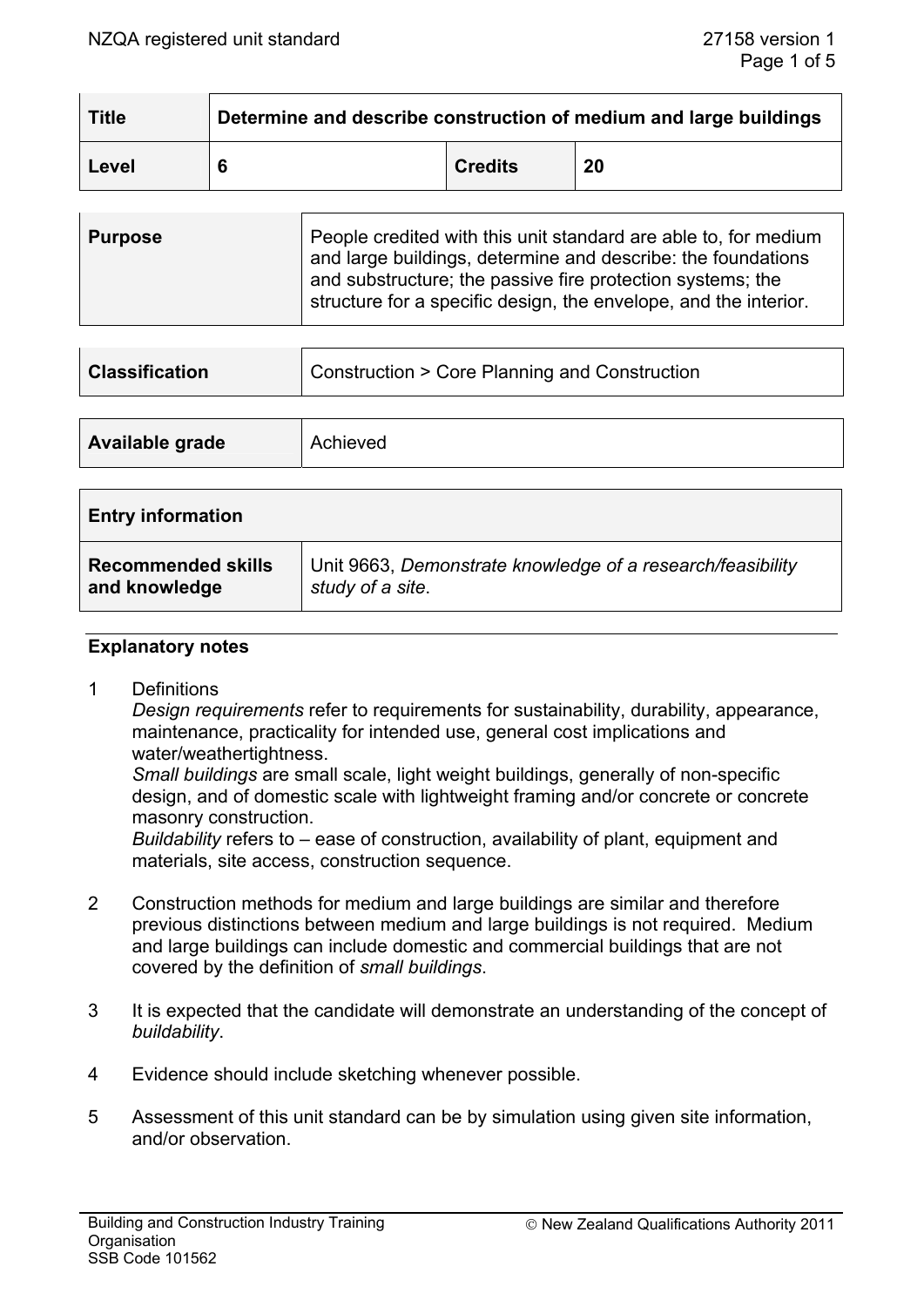6 Legislation and publications relevant to this unit standard include: Health and Safety in Employment Act 1992 and Health and Safety in Employment Regulations 1995; Resource Management Act 1991; Building Act 2004; New Zealand Building Code; NZS 3604:1999 *Timber framed buildings*, and NZS 4229:1999 *Concrete masonry buildings not requiring specific engineering design*, available from Standards New Zealand (http://www.standards.co.nz).

# **Outcomes and evidence requirements**

### **Outcome 1**

Determine and describe the foundations and substructure.

### **Evidence requirements**

- 1.1 Description addresses geotechnical factors.
- 1.2 Description is in accordance with building use and design requirements.
- 1.3 Construction process is explained in terms of site constraints, materials, and time and general cost implications.

Range materials – timber, concrete, steel.

### **Outcome 2**

Determine and describe the passive fire protection systems.

### **Evidence requirements**

- 2.1 Passive fire protection systems are determined and described in accordance with design requirements.
- 2.2 The selection of passive fire protection and materials meets the requirements of the structure and the New Zealand Building Code.
	- Range fire rated separations, fire doors, fire windows, structural protection, penetrations, egress.
- 2.3 Description includes provision for services, materials, cladding and finishes.
- 2.4 Construction process is explained in terms of site constraints, materials, and time and general cost implications.
	- Range materials proprietary linings, concrete, specialist coatings.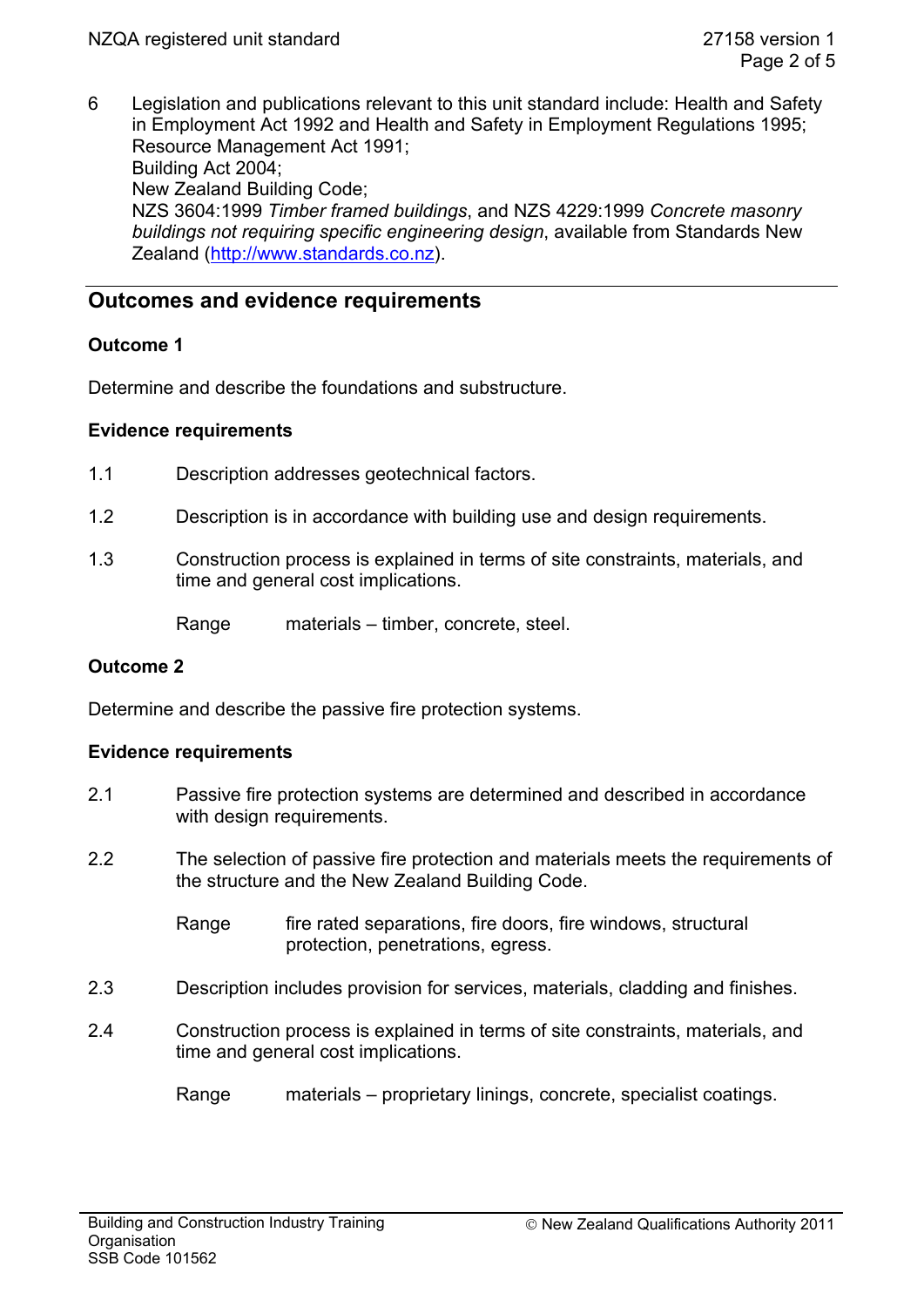# **Outcome 3**

Determine and describe the structure of a building of specific design.

### **Evidence requirements**

- 3.1 Building structural systems are described in terms of their relationship with building types.
- 3.2 Description includes provision for services, materials, cladding and finishes.
- 3.3 Description is in accordance with building use and design requirements.
- 3.4 Construction process is explained in terms of site constraints, materials, and time and general cost implications.
	- Range laminated timber; concrete, four of – in situ, precast, prestressed, post tensioned, tilt slab, fibre reinforced; structural steel, composite.

# **Outcome 4**

Determine and describe the envelope of a building.

### **Evidence requirements**

- 4.1 Selection and design for wall and roof claddings and openings match the characteristics of the required structure.
- 4.2 Design principles of typical cladding jointing systems are described in terms of sealants, flashings, and compatibility and jointing between systems.
- 4.3 Description includes provision for services, materials, and finishes.
- 4.4 Description is in accordance with building use and design requirements.
- 4.5 Construction process is explained in terms of site constraints, materials, and time and general cost implications.
	- Range materials, four of timber, rendering, metal, fibre cement, masonry, concrete, glass, plastic, membrane, composite panel.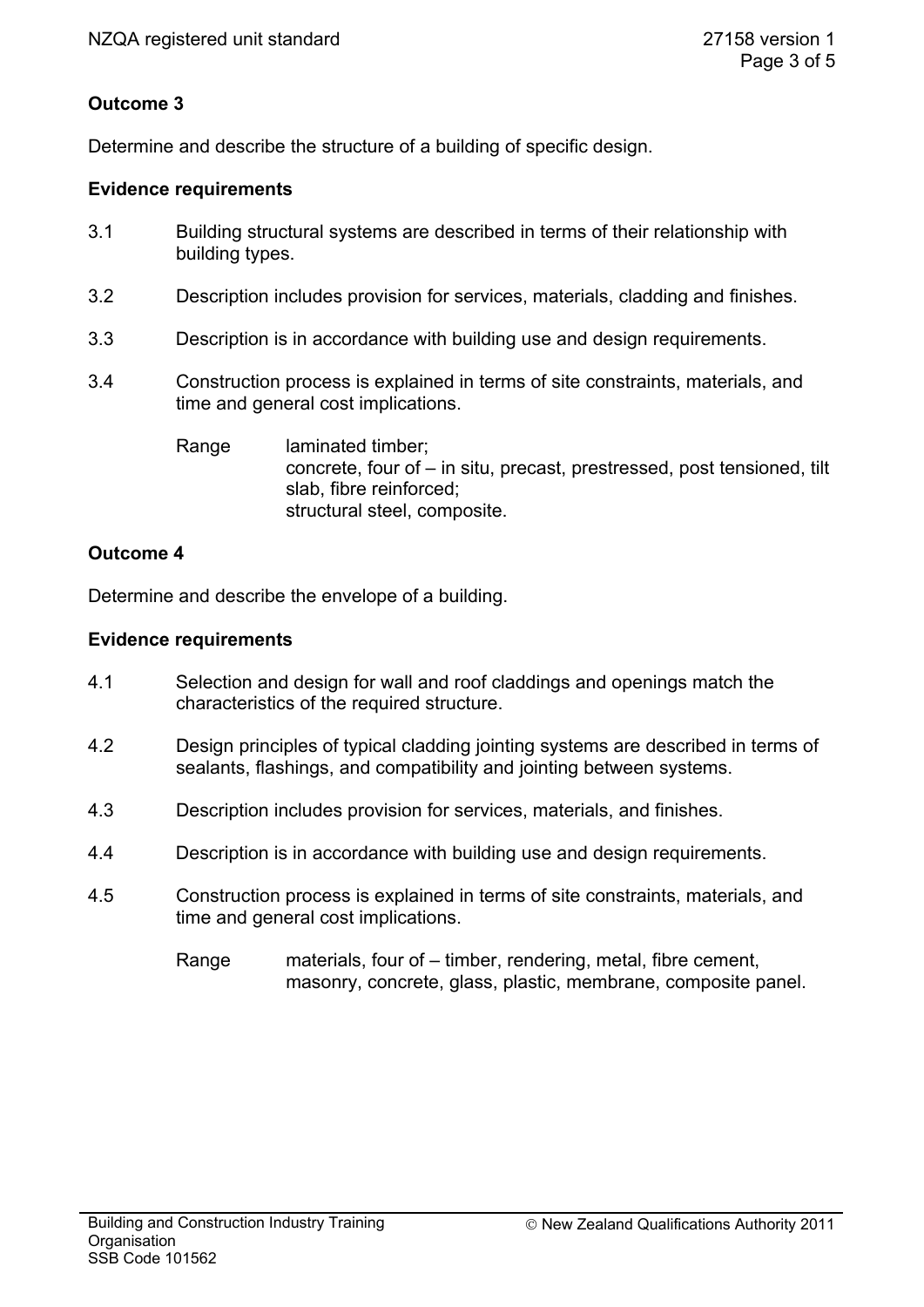# **Outcome 5**

Determine and describe the interior of a building.

Range linings, joinery, fitments.

### **Evidence requirements**

- 5.1 Selection of the interior matches the characteristics of the required structure.
- 5.2 Description matches or exceeds the regulatory requirements that apply to the approved solutions.
- 5.3 Description includes provision for services, materials, and finishes.
- 5.4 Construction process is explained in terms of site constraints, materials, and time and general cost implications.

| <b>Replacement information</b>   This unit standard replaced unit standard 9672. |
|----------------------------------------------------------------------------------|
|                                                                                  |

| <b>Planned review date</b> | 31 December 2015 |
|----------------------------|------------------|
|                            |                  |

### **Status information and last date for assessment for superseded versions**

| <b>Process</b> | <b>Version</b> | <b>Date</b>   | <b>Last Date for Assessment</b> |
|----------------|----------------|---------------|---------------------------------|
| Registration   |                | 18 March 2011 | N/A                             |

| <b>Accreditation and Moderation Action Plan (AMAP) reference</b> | 0048 |
|------------------------------------------------------------------|------|
|------------------------------------------------------------------|------|

This AMAP can be accessed at http://www.nzqa.govt.nz/framework/search/index.do.

### **Please note**

Providers must be granted consent to assess against standards (accredited) by NZQA, or an inter-institutional body with delegated authority for quality assurance, before they can report credits from assessment against unit standards or deliver courses of study leading to that assessment.

Industry Training Organisations must be granted consent to assess against standards by NZQA before they can register credits from assessment against unit standards.

Providers and Industry Training Organisations, which have been granted consent and which are assessing against unit standards must engage with the moderation system that applies to those standards.